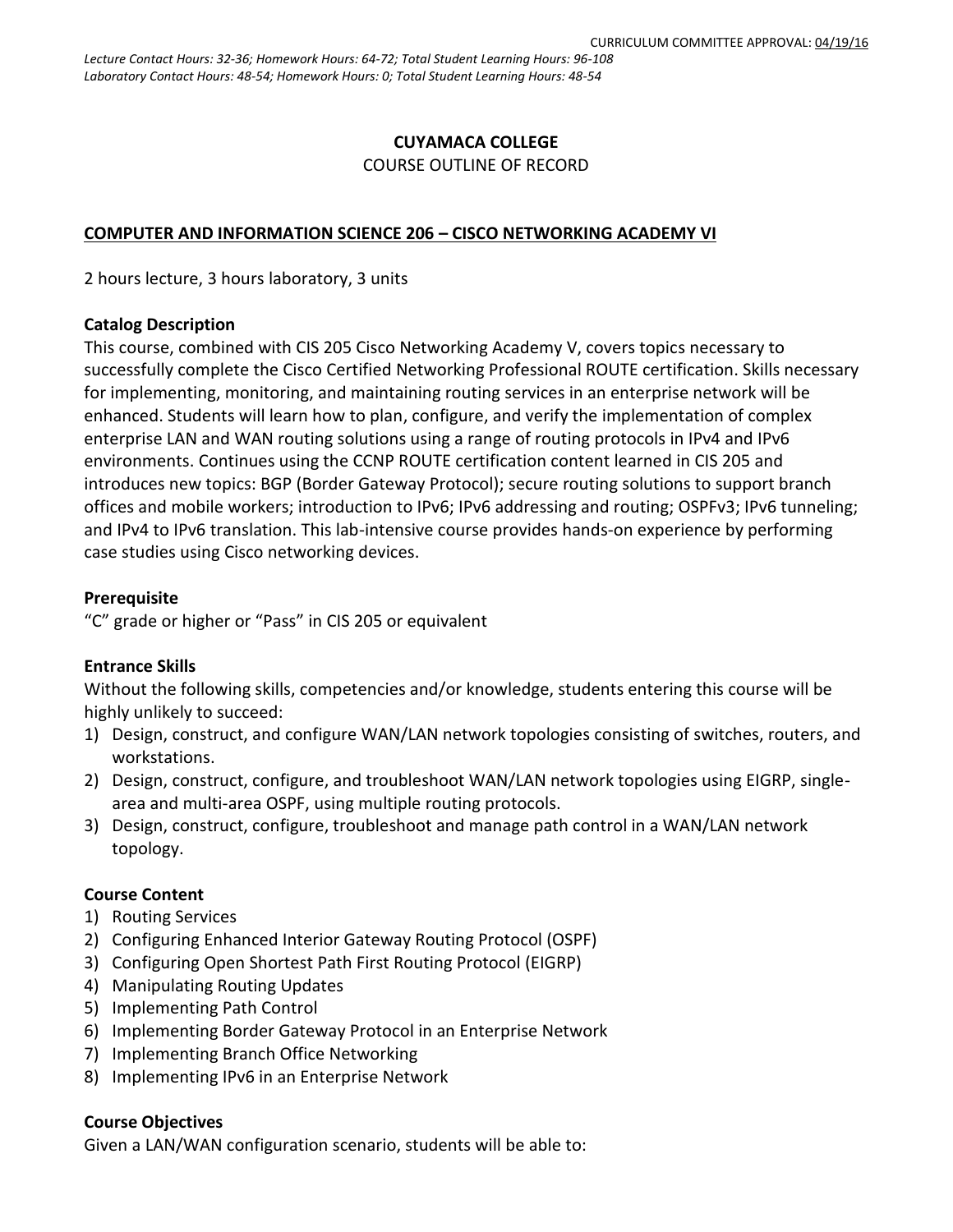- 1) Describe and/or discuss complex enterprise network design frameworks, architectures, and models; the process for creating, documenting, and executing a network implementation plan; the use of route redistribution, policy-based routing, distribution lists, seed metrics, and modifying administrative distances control route optimization; the use of offset lists, Cisco IOS IP Service Level Agreements (SLA), and policy-based routing manage path control; IPv6 features, addressing architecture, headers, extension headers, routing protocols, multicast capabilities; and fundamental terminology, features, components and operating fundamentals of EIGRP, OSFP and BGP.
- 2) Implement basic EIGRP as the network Interior Gateway protocol (IGP) and include the following advanced capabilities: route summarization, load balancing, bandwidth utilization, authentication, and timers.
- 3) Implement basic single-area and multi-area OSPF as the network IGP for various network topologies and include the following advanced capabilities: route summarization, authentication, virtual links, and modifying link costs and priorities.
- 4) Implement route optimization using route maps, distribution lists, seed metrics, and controlling administrative distances when redistributing routing information.
- 5) Implement basic path control using Cisco IOS IP SLA and policy-based routing.
- 6) Configure a basic IBGP and EBGP network including the following advanced functions: authentication, path selection with route maps, injecting route information, and controlling synchronization.
- 7) Implement an IPSec VPN and GRE tunnel over IPSec.
- 8) Implement IPv6 networks by configuring: IPv6 addressing on network interfaces, single-area OSPFv3 routing protocol, manual IPv6 tunnels, 6to4 tunnels, and static IPv6 routes.
- 9) Identify, analyze, and correct network configuration problems using logical troubleshooting techniques and the IOS show and debug commands for EIGRP, OSPF, BGP, and multi-protocol networks.

## **Method of Evaluation**

A grading system will be established by the instructor and implemented uniformly. Grades will be based on demonstrated proficiency in subject matter determined by multiple measurements for evaluation, one of which must be essay exams, skills demonstration or, where appropriate, the symbol system.

- 1) Chapter exams that measure students' ability to define and appropriately use networking technology concepts and terminology to describe networking processes, protocols, functions and features.
- 2) Comprehensive final exam that measures students' ability to synthesize and apply course concepts to a variety of networking scenarios.
- 3) Comprehensive skills exam that measures students' ability to practically apply network, design, configuration and hardware connectivity techniques to LAN/WAN environments.
- 4) Lab exercises that require students to apply course concepts and skills in order to implement LAN/WAN solutions, apply IPv4 and IPv6 network addressing to network problems defined by the instructor, and connect and configure LAN/WAN devices.

## **Special Materials Required of Students**

USB flash drive

# **Minimum Instructional Facilities**

Computers with Internet browser, Internet connectivity, and software; network connection not connected to school academic resources; 19-inch equipment racks populated with cross-connect patch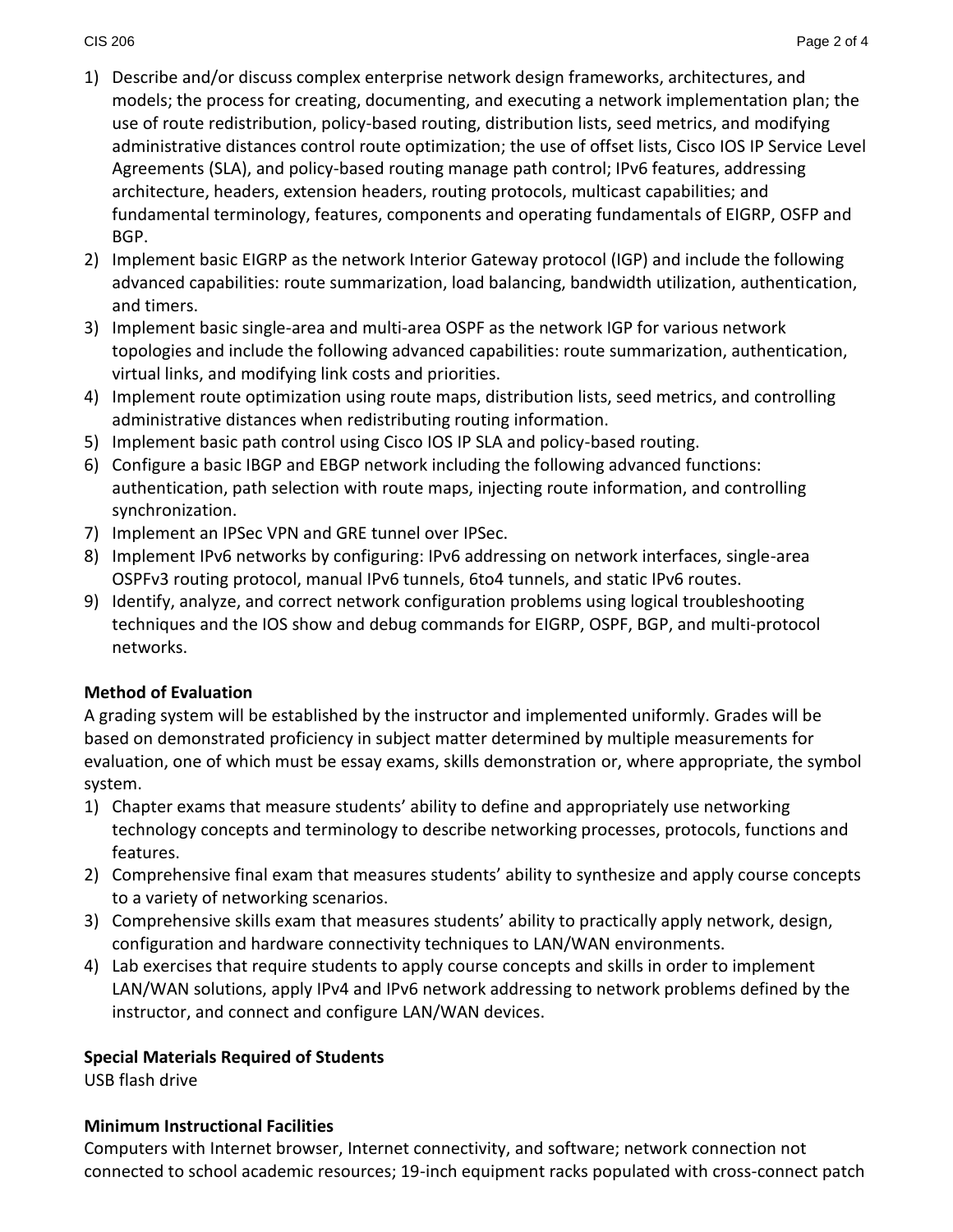panels, Cisco Access routers and switches, interconnecting CAT 5E and Serial cabling; whiteboards; student desks and chairs; teacher desk and chair; lab desks with computers not connected to the school academic network resources; overhead computer projection system and screen; printer; computer server; storage cabinets.

# **Method of Instruction**

- 1) Lecture and demonstration
- 2) Hands-on practice using the laboratory routers, switches, patch panels, access servers, computers, and virtualized PCs

# **Out-of-Class Assignments**

May include the following:

- 1) Reading assignments
- 2) Technical skill labs using NetLabs
- 3) Technical skill labs using laboratory routers, switches, patch panels, access servers, computers, and virtualized PCs
- 4) Tests and quizzes

# **Texts and References**

- 1) Required (representative example):
	- a. Implementing Cisco IP Routing (ROUTE) Foundation Learning Guide: (CCNP ROUTE 300-101) (Foundation Learning Guides) – by Diane Teare (Author), Bob Vachon (Author), Rick Graziani (Author); Series: Foundation Learning Guides; Hardcover: 768 pages; Publisher: Cisco Press; 1 edition (January 25, 2015); Language: English;ISBN-10: 1587204568; ISBN-13: 978-1587204562
- 2) Supplemental:
	- a. CCNP Routing and Switching Portable Command Guide Paperback by Scott Empson (Author), Patrick Gargano (Author), & 1 more; Series: Portable Command Guide; Paperback: 416 pages; Publisher: Cisco Press; 1 edition (January 1, 2015); Language: English; ISBN-10: 1587144344; ISBN-13: 978-1587144349
	- b. CCNP Routing and Switching ROUTE 300-101 Official Cert Guide by Kevin Wallace (Author);Series: Official Cert Guide; Hardcover: 880 pages; Publisher: Cisco Press; 1 edition (December 19, 2014); Language: English; ISBN-10: 1587205599; ISBN-13: 978-1587205590

# **Exit Skills**

Students having successfully completed this course exit with the following skills, competencies and/or knowledge:

- 1) Design, construct, and configure WAN/LAN network topologies consisting of switches, routers, and workstations.
- 2) Design, construct, configure and troubleshoot:
	- a. WAN/LAN network topologies using EIGRP.
	- b. WAN/LAN network topologies using single-area and multi-area OSPF.
	- c. WAN/LAN network topologies using IPSec VPN and GRE Tunnel over IPSEC.
	- d. WAN/LAN network topologies using BGP.
	- e. Simple IP v6 WAN/LAN network topologies including installing manual IPv6 tunnels; 6to4 tunnels, and static IPv6 routes.
	- f. WAN/LAN network topologies consisting of multiple routing protocols.

# **Student Learning Outcomes**

Upon successful completion of this course, students will be able to: